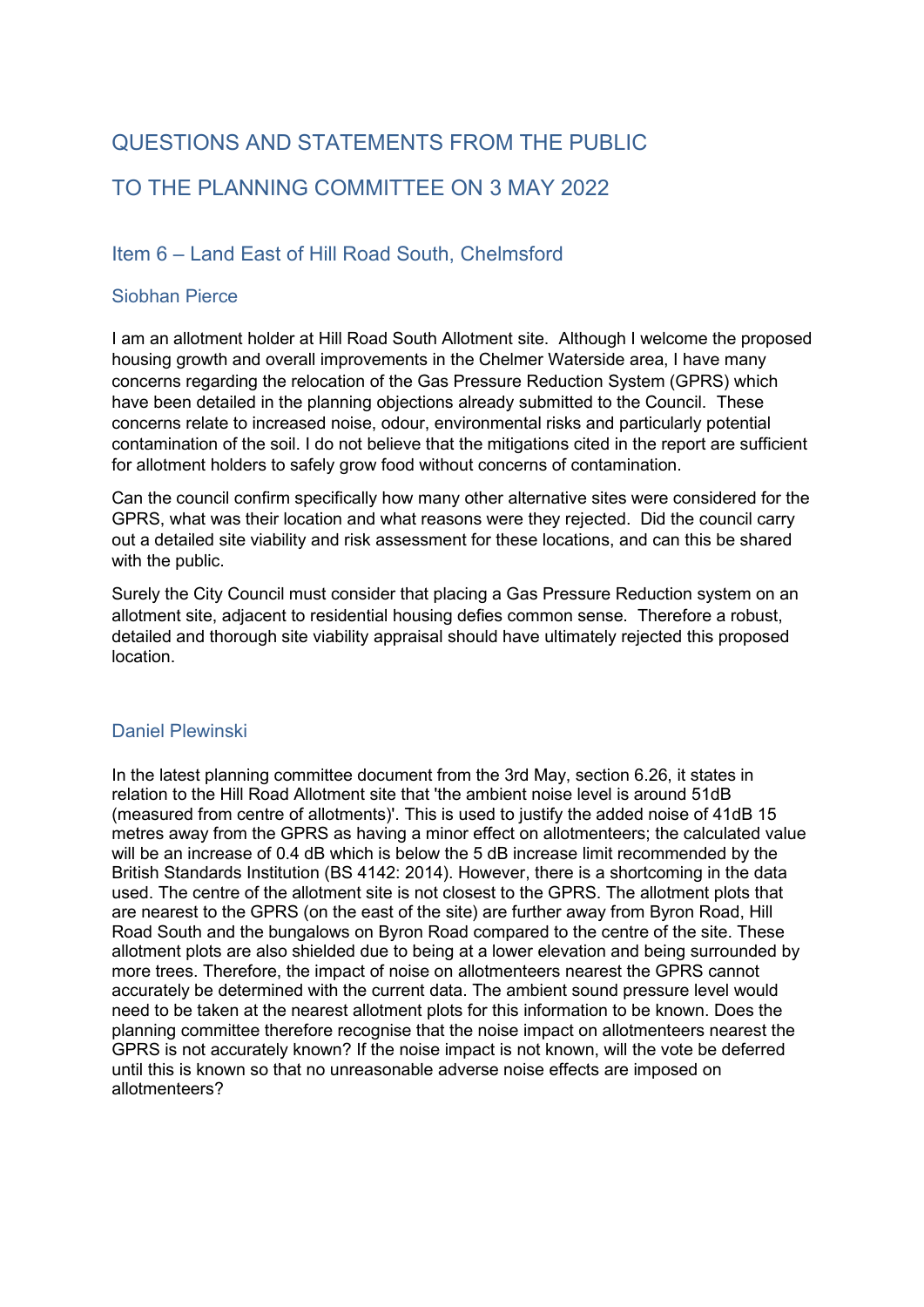### Hill Road Allotment Holders Association

We welcome the focus on the development of Chelmsford City Centre however the proposed relocation of the gas pressure reduction station onto the site of Hill Road Allotment site will have a significant and disproportionate impact on allotment tenants. We have many concerns, in particular noise, odour, disruption and pollutants. Allotment tenants are growing food to feed their families; can the committee provide complete reassurance that this food grown will be 100% free from any and all contamination? Hill Road is a statutory allotment site and is therefore protected under Section 8 of the 1925 Act which is not referenced within the Planning Committee Report. The National Allotment Society have not been engaged throughout any aspect of this planning process. Furthermore, there is no precedent for developing allotment land in Chelmsford and we are concerned that this will create one and thereby justify the use of protected allotment land on other sites for future development in Chelmsford. It is correct that the specific area of land proposed for this development site does not currently have allotment plots on. This is because the Council have taken the decision not to use this land to create plots despite excess demand for allotment plots at this site (there are over 40 people on the waiting list). We request that the application be refused permission. Its impact on allotment tenants cannot be dealt with satisfactorily by using conditions or obligations.

#### Lucy Roper

I am a resident of Lockside Marina which is immediately adjacent to the site of the GPRS. The GPRS will have a significant adverse impact on residents, not only in terms of noise, odour and disruption but also visually. My first ask is that the Council recognise this impact and consider an alternative site for the GPRS. My second ask is that if this development does go ahead despite this obvious impact, can the design of the GPRS be reviewed: - Can the design of fence and screening ensure that hedgehogs and other wildlife cannot get trapped within the enclosure. - The Planning Committee Report states that the GPRS will be "utilitarian" and that the design will be purely functional, despite the fact it will be visible 24/7 by residents on two sides as well as above. Could the design of the GPRS be reconsidered with this in mind to ensure that it is blends in to the surroundings as much as possible and simulate the neighbouring Aspyre development, as per the design for the Site 2 within the plan (the District Governor).

#### Brian Green

We note that the Ecology report submitted by MKA Ecology which was undertaken in March and April 2022 on behalf of Strutt & Parker has been heavily redacted on 6 pages when accessing via the Council Planning Portal. When speaking to MKA on 27th April they were somewhat surprised that their report on the Planning portal had been redacted. MKA have forwarded my request for an unredacted version of the report to the Planning dept. The redactions appear to be regarding where bats and reptiles are mentioned. We also note that the MKA Ecology report conflicts in some areas with the Strutt & Parker summary report, notably the mention of further surveys being undertaken in May, August and September as mentioned on page 28 of the report ,Summary of Recommendations. These further surveys should be completed prior to final planning approval, which is not mentioned in the Strutt & Parker report. Can the Council give assurances that the redacted parts of the above report do not contain information that would be in conflict with the The Countryside and Rights of Way Act of 2000 or The Conservation (Natural Habitats) Regulations 1994. Which requires all Government depts to have regard for biodiversity when carrying out their functions and to be aware that these sites are protected. As a result of the above anomalies, we respectfully request that the Planning approval decision is deferred until the above investigations have been completed. We would also respectfully request that we can see the original report that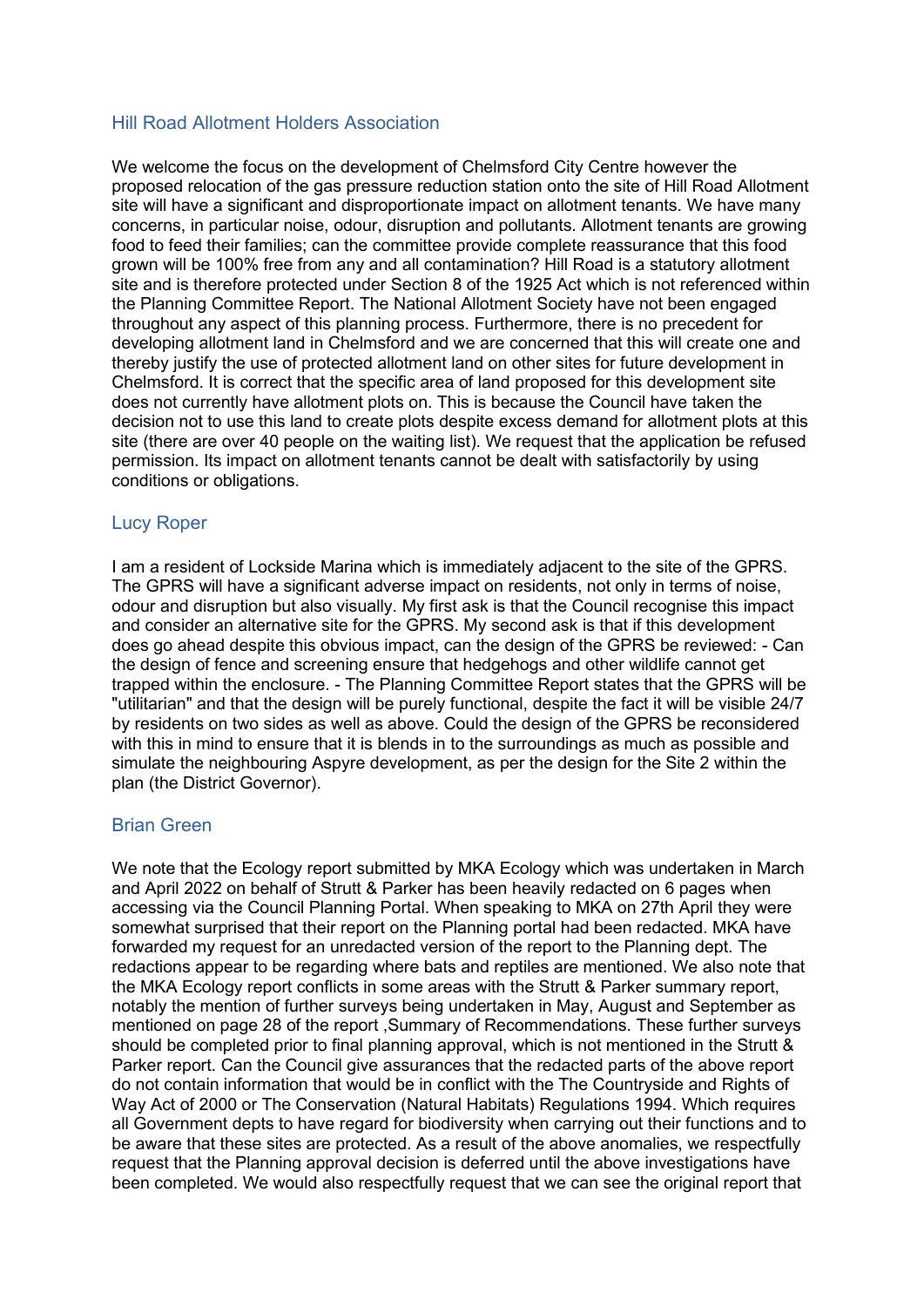has been redacted and your assurance that any new investigations and survey results are also made available.

#### Denise Green

During the original Chelmer Location Review Study which was undertaken on behalf of Cadent 7 potential sites were identified of which 4 were discounted due to land ownership of the 3 remaining sites the Allotment area has been chosen although the report concluded that there were concerns regarding noise to local receptors, flood risk and environmental sensitivity. Where were the other two sites and why were discounted as unsuitable. The reasons for them being discounted should be in the public domain for transparency. Would the Committee be willing to share their knowledge regarding this issue. An example used for noise and odour issues was a GPRS installation in Ardleigh. I have further investigated with the Ardleigh Parish Council and have established that this installation is in Spring Valley Lane and the Parish Council have confirmed that this is a single track lane and sparsely populated therefore resulting in minimal disruption from noise or odour for residents. Can the Committee share any other GPRS installation that is in a more populated area than Spring Valley Lane and have clear feedback regarding smell and odour from residents.

#### Linda Elton

We live in Lockside Marina and, not only will our property depreciate considerably because of the above, but also our day to day living will be effected. The predicted noise levels will be up to 39 dB and also there is a predicted odour risk for residents which is totally unacceptable. Both the bedrooms in our apartment face the allotments and we always have our windows open slightly during the night which we will be unable to do if it allows the odour to permeate our apartment which it will most certainly. We understand that several trees will be removed causing a drastic disruption to wildlife living there and also views. Our bedrooms currently look out onto trees and greenery not a 59.4m length gas works! May I ask would anyone wish this to be the view from their homes? We have already had to put up with a large taylor Wimpey construction on one side and now there are plans to build the GPRS on the other. Under the Allotments Act 1925 Councils can only develop statutorily protected allotment land with the permission of the Secretary of State, and only if strict criteria are met. We have written to our MP regarding this and are currently awaiting a reply.

#### Agenda Item 7 – Broomfield Mill, Mill Lane, Broomfield

#### Peter Marriage, applicant – to be put in person

This planning application is for a very small amount of building but it is complicated in that it involves 2 buildings listed as of local interest and is in the flood plain in Broomfield. Because of this we paid for formal pre application advice and we have taken this advice into account in our application and have supplied all the information requested. No mention of Broomfield Mill being zoned as functional flood plain was made yet this is now being treated as the only but fundamental objection to our proposals.

You are being asked to refuse our application because the city council have incorrectly zoned our house and garden as being in the functional flood plain (Flood zone 3b). There has been a mill on this site for at least 1000 years and a mill is recorded in the Domesday Book. Our family built the present house about 200 years ago and have lived in it continuously ever since and it has never flooded. Some small areas of no consequence at